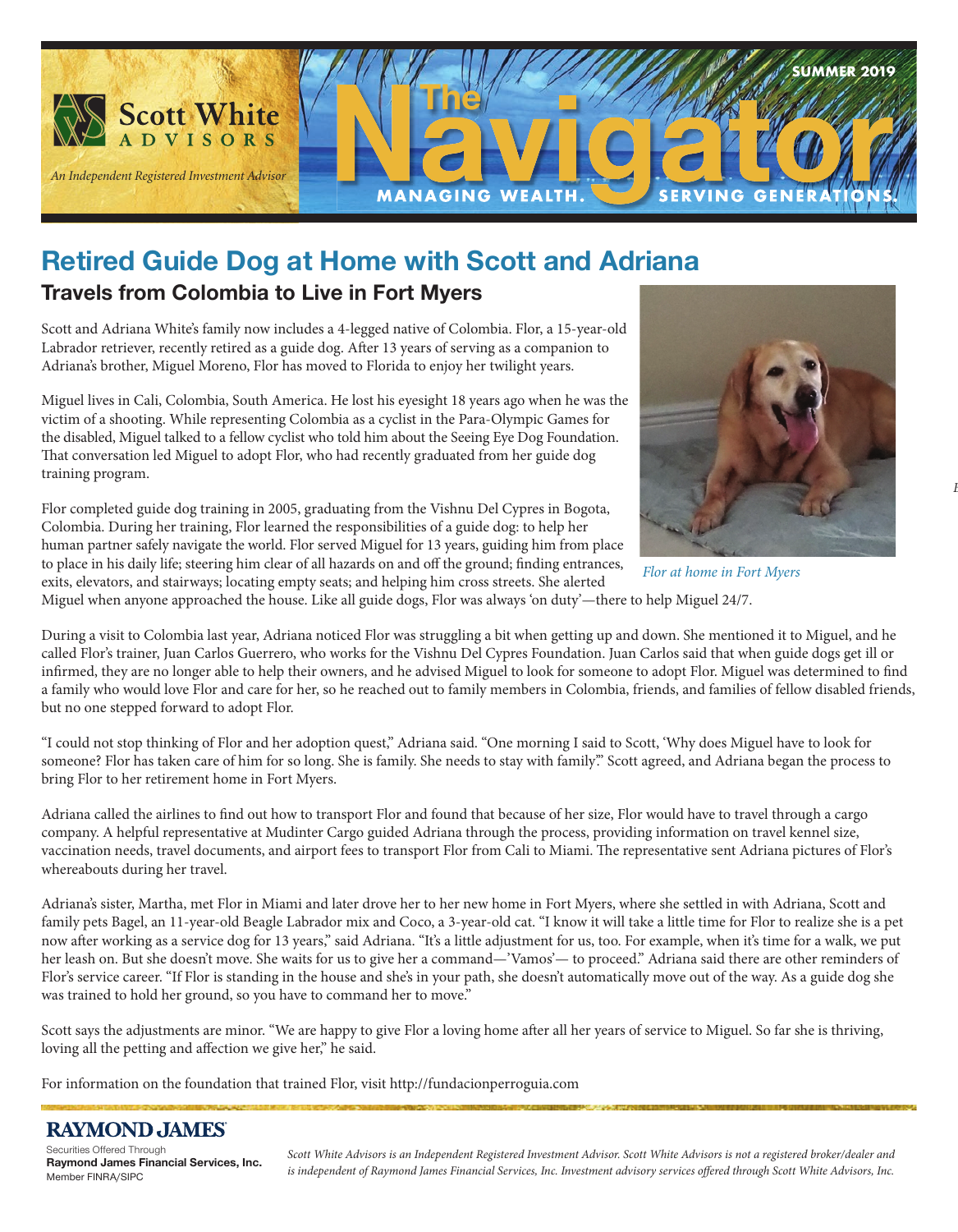

# **Questions & Answers**

We're introducing a new column this month—frequently asked questions and their answers. We welcome your questions. Please submit them to Becky@ScottWhiteAdvisors.com.

- Q: It appears that in the first year of mandatory RMD withdrawals, one has to take two distributions, one in April of the year after you turn age 70<sup>1</sup>/<sub>2</sub> and by December 31 of the same year. Does it make sense to take the first withdrawal in the year you turn age 70<sup>1</sup>/<sub>2</sub> and take the **second one by December 31 of the following year? This may avoid being in a higher tax bracket when two disbursements occur in the same year.**
- A. You do not have to take two distributions in the first year of mandatory withdrawals. Your first RMD is due for the year you turn age 70½. You may defer that first withdrawal and take it by April 1 (not April 15th) of the year following the year you turn age 70½. That is an option, not a requirement. As you note, it will create double taxation in the second year if you defer the first distribution. And the added income can cause some people to owe more taxes on Social Security benefits as well as higher premiums for their Medicare Part B and D.
- Q: I'm entering into my second marriage, and my wife and I have agreed to keep our finances separate. What information should we share **with each other?**
- **A.** If either partner has been married before, it's important to share information about wills, trusts and life insurance, because there could be restrictions on how some assets may be used. Couples should be fully aware of each partner's retirement benefits, including pension plans, 401(k) accounts, IRAs, and Social Security benefits. If one spouse is a business owner or partner, both should know about any personally guaranteed loans. For individually owned assets, it is generally a good idea to have power of attorney, which can be limited to specific functions for a certain period, such as selling stocks or withdrawing money while traveling. A broad document that authorizes each partner to handle almost any situation in the other's absence is also a consideration.



*Scott has served on the board and participated in the allocations process of United Way of Lee Hendry Glades and Okeechobee Counties for 15 years. His allocations team visited Hope Clubhouse of Southwest Florida, Dr. Piper Center and Harry Chapin Food Bank of Southwest Florida, Inc. to ensure the organizations are good stewards of United Way support.*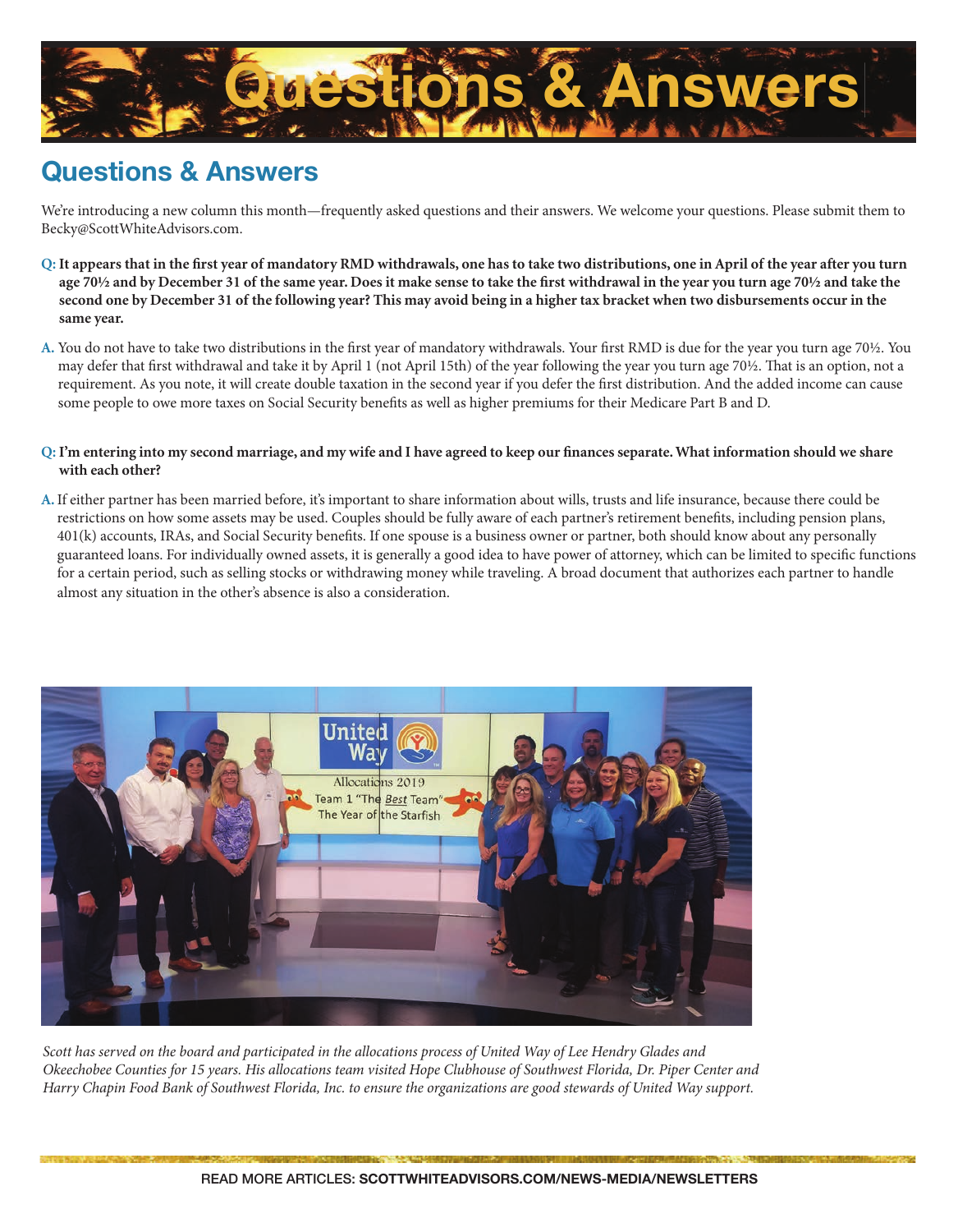

# **Undermining Investment Success: Pitfalls Caused by Behavioral Bias**

*by A. Scott White, CFP ®, ChFC®, CLU® President, Scott White Advisors*

It's natural to have an emotional reaction to news about the market. Behavioral scientist Nina Mazar, professor of marketing at Boston University School of Business, studies investor biases—why individuals react the way they do. Mazar says biases are hard to control because they predominantly happen unconsciously and automatically, and they affect all of our decision-making. But when it comes to investment decisions, Mazar says behavioral biases can have a significant impact an investor's quality of life.

According to Mazar, there are 4 primary behavioral biases that affect investors:



- 1. **Loss aversion.** Studies have shown that for the human brain, losing something is twice as painful as the pleasure experienced from gaining the same thing. The loss aversion bias can cause investors to overweight losses relative to gains and can result in them being overly fearful and risk-averse. Investor feelings of fear, pain from a prior experience, or indecision can result in lack of effective action.
- 2. Overconfidence. Mazar says overconfidence is one of the most dangerous biases when it comes to investing and may contribute to excessive rates of trading in the stock market, and it can result in overly risky decisions and poorly diversified portfolios.
- 3. **Anchoring.** According to Mazar, investors tend to rely too heavily on the most salient information, such as the last high or low price of a stock. Once that information is locked in the brain, it's hard for an investor to adjust their opinion to recognize any new information.
- 4. **Pattern-seeking behavior.** Mazar says this is the human tendency to look for meaning and trends in even the most random patterns and to act on this faulty observation. For example, an investor may infer that a fund is above or below average based on historical information—and predict a continuation of this performance.

As a financial advisor, I understand behavioral biases. Sometimes I hear from clients who wonder how the latest stock market news may affect their portfolio. Sometimes they tell me they've lost sleep worrying about it. My reaction is to understand how the bias of loss aversion may be affecting my clients.

At times like those, my job involves reassuring clients that the investment strategy we have created does not involve trading stocks. Instead, our strategy places our future in the world's brightest, most talents minds who run the world's most profitable businesses. Mankind's ability to produce goods to satisfy human wants is the essence of our investment strategy.

To own these profitable businesses we buy stock in their companies, and that stock trades in the stock market. But not all people who buy these stocks are investors. Instead, a large percentage are speculators, not buying stocks to own the world's most profitable businesses, but instead wagering on whether a stock price might go up or down based on things that may or may not happen, such as falling interest rates. In many cases, these speculators know very little about the business of the companies whose stock they are buying and selling.

But as investors, we understand that pursuing a strategy based on events that may or may not happen is very tricky because of all the things we cannot control, such as natural disasters and geopolitical events. Those are not nearly as predictable as the certainty that if a corporation is compounding profits over a long period of time, it will surely push its stock price higher due to the intrinsic rising value of the business.

As Mazar's research shows, humans are emotional creatures and we are unconsciously affected by biases. What can be more emotional than watching the value of your life's work—the balance in your investment account, IRA, or 401(k)—go up or down? We all enjoy the positive emotional experience of seeing the value rise and want to avoid the emotional pain of a declining balance. But as investors, we can separate the short term unpredictability of stock prices versus the long term certainty that those prices historically and predictably reach new highs. The short term price movement in stocks is created by speculators in the market—and that movement doesn't affect our long term strategy.

So what is Mazar's recommendation to help ameliorate common investment behavioral biases? A skilled financial advisor who is aware of the pitfalls caused by those biases. Mazar says an advisor can help investors make better informed and more objective decisions—while

supporting them to take steps to minimize the influence of investment biases. With the help of a financial advisor, she says, investors can learn to stop undermining their own financial success.

White